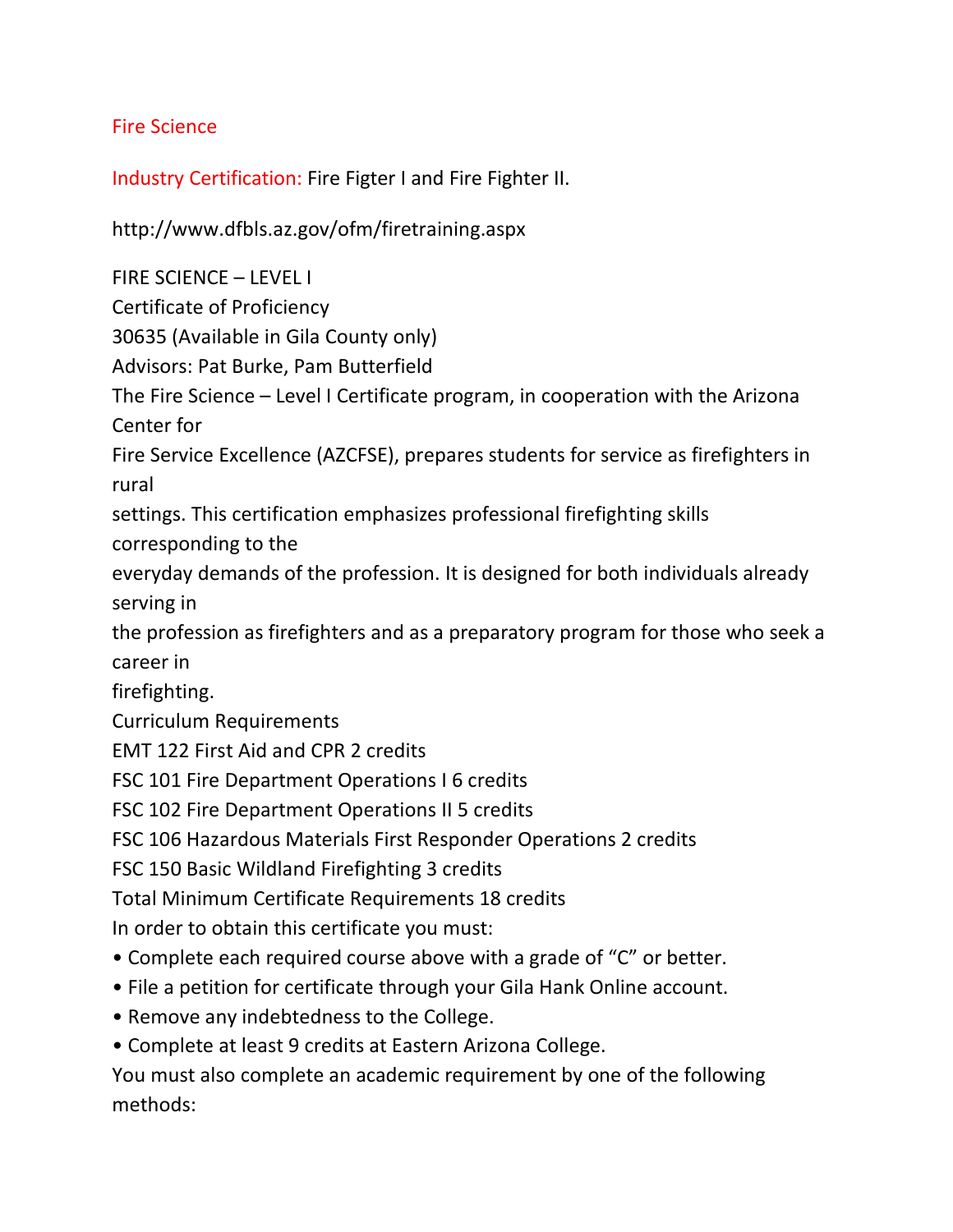• Completion of ENG 100, Writing Fundamentals, or higher with a grade of "C" or better.

• EAC equivalent writing placement score of 70 or higher entered into your student record.

• Completion of BUS 111, Business Mathematical Calculations, with a grade of "C" or

better.

• Completion of MAT 100, Applied Mathematics, or higher with a grade of "C" or better.

• EAC equivalent mathematics placement score of 41 or higher entered into your student

record.

Gainful Employment Disclosure. The following link provides valuable information regarding this certificate program such as the total length of the program, the percentage

of students who graduate on time, the total cost of the program, student loan data and

other valuable data. Please review this information so that you make an informed decision

regarding your education at EAC.

http://www.eac.edu/Student Services/Financial Aid/

gainful\_employment.shtm

Gila Community College in cooperation with Eastern Arizona College certification:

FIRE SCIENCE – LEVEL II Certificate of Proficiency 30625 (Available in Gila County only) Advisors: Pat Burke, Pam Butterfield The Fire Science Level II Certificate program, in cooperation with the Arizona Center for Fire Service Excellence (AZCFSE), prepares students for service as firefighters in rural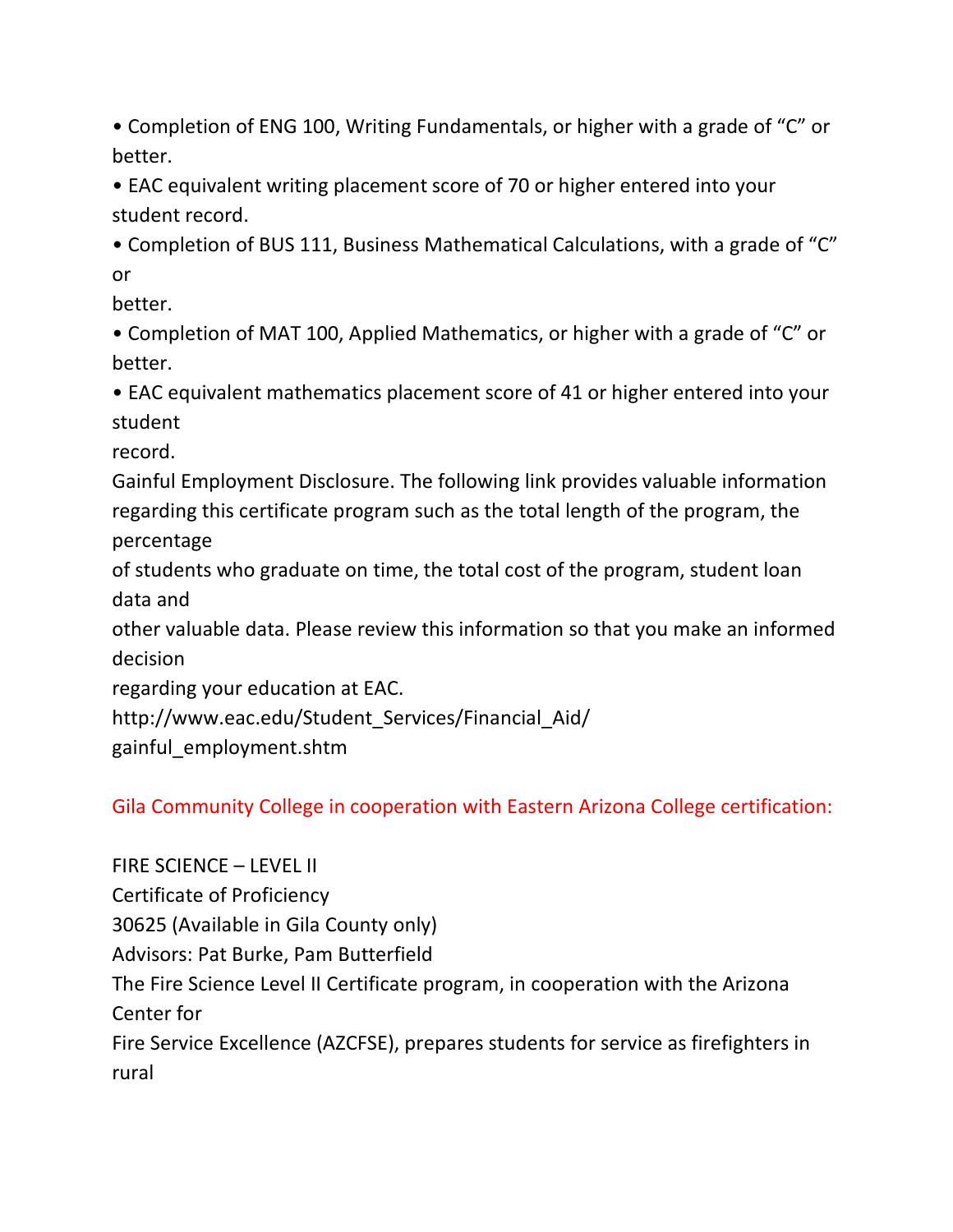settings. This certification emphasizes professional firefighting skills corresponding to the

everyday demands of the profession. It is designed for both individuals already serving in

the profession as firefighters and as a preparatory program for those who seek a career

in firefighting. This certificate allows students the opportunity to participate in field training

using current fire suppression technology.

Curriculum Requirements

EMT 122 First Aid and CPR 2 credits

FSC 101 Fire Department Operations I 6 credits

FSC 102 Fire Department Operations II 5 credits

FSC 106 Hazardous Materials First Responder Operations 2 credits

FSC 120 Fire Apparatus and Equipment 3 credits

FSC 130 Fundamentals of Fire Prevention OR

FSC 140 Fire Protection Systems 3 credits

FSC 150 Basic Wildland Firefighting 3 credits

Total Minimum Certificate Requirements 24 credits

In order to obtain this certificate you must:

- Complete each required course above with a grade of "C" or better.
- File a petition for certificate through your Gila Hank Online account.
- Remove any indebtedness to the College.
- Complete at least 12 credits at Eastern Arizona College.

You must also complete an academic requirement by one of the following methods:

• Completion of ENG 100, Writing Fundamentals, or higher with a grade of "C" or better.

• EAC equivalent writing placement score of 70 or higher entered into your student record.

• Completion of BUS 111, Business Mathematical Calculations, with a grade of "C" or

better.